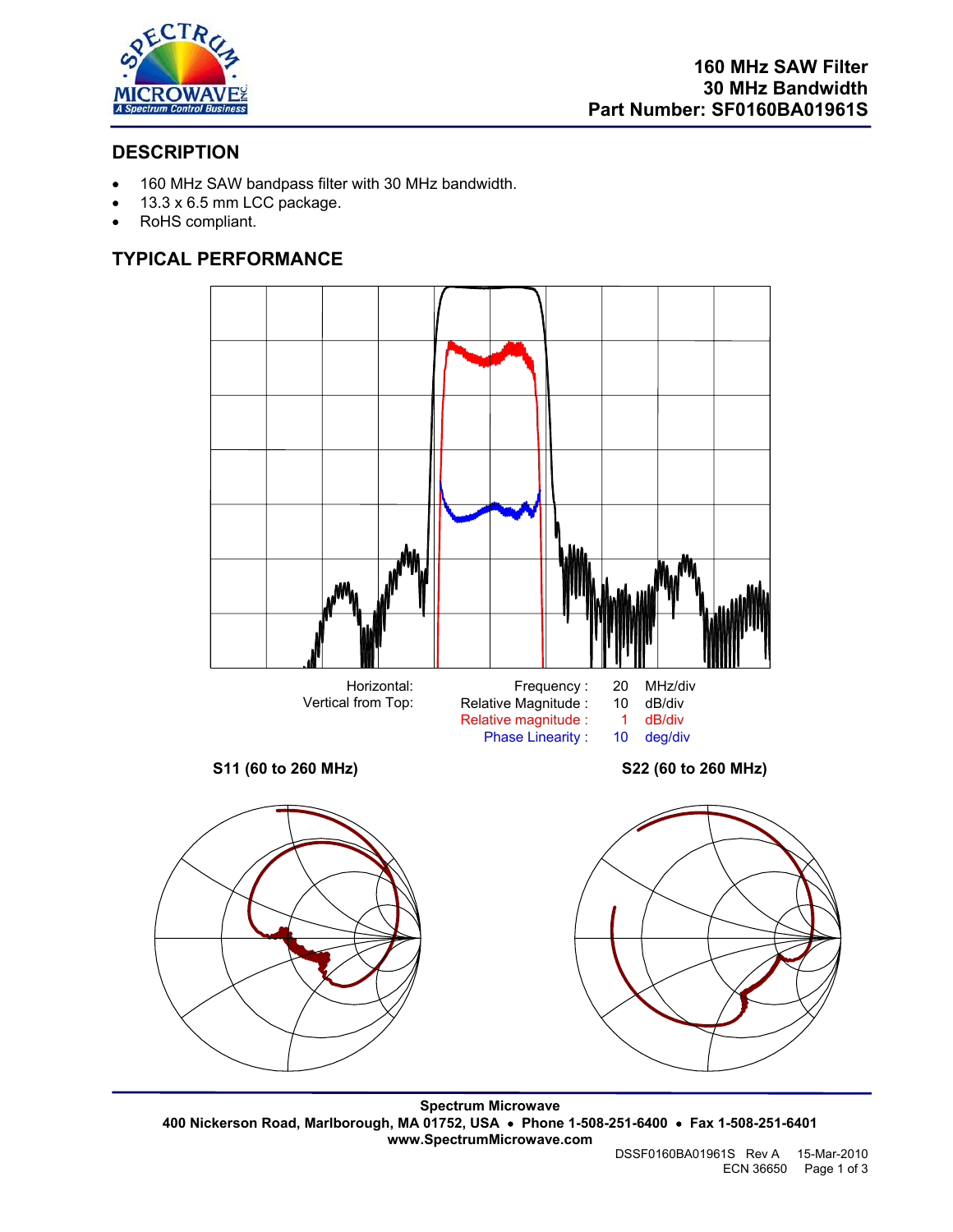

### **SPECIFICATION**

| <b>Parameter</b>                            | <b>Min</b> | Tvp   | <b>Max</b> | <b>Units</b> |
|---------------------------------------------|------------|-------|------------|--------------|
| Center Frequency (Fc) <sup>1,3</sup>        | 159.75     | 160.0 | 160.25     | <b>MHz</b>   |
| <b>Insertion Loss</b>                       |            | 12.2  | 14         | dB           |
| 1 dB Bandwidth                              | 30         | 33.0  |            | <b>MHz</b>   |
| 3 dB Bandwidth                              |            | 35.0  |            | <b>MHz</b>   |
| 40 dB Bandwidth                             |            | 44.0  | 50         | <b>MHz</b>   |
| Passband Amplitude Ripple <sup>2</sup>      |            | 0.8   | 1          | dB p-p       |
| Phase Ripple( Fc +/- $15$ MHz) <sup>2</sup> |            | 9     | 12         | deg p-p      |
| Rejection: 10 - 135 MHz                     | 40         | 50    |            | dB           |
| 185 - 280 MHz                               | 40         | 50    |            | dB           |
| 270 - 370 MHz                               | 20         | 25    |            | dB           |
| <b>VSWR (Fc +/- 15 MHz)</b>                 | 4.4        | 6     |            | dB           |
| Ambient Temperature (Tref)                  |            | 25    |            | °C           |

Notes: 1. Average of the lower and upper 3 dB band edge frequencies.

- 2. When used in the suggested matching network.
- 3. Typical change of filter frequency response with temperature is  $\Delta f = (T T_{ref})^* T c^*Fc$ , in ppm.

## **MAXIMUM RATINGS**

| Parameter                                              | MIN                      |     | A SY | Units          |
|--------------------------------------------------------|--------------------------|-----|------|----------------|
| Storage Temperature Range                              | -40                      | 25  | 85   | $\sim$         |
| Operating Temperature Range (T)                        | $-20$                    | 25  | 70   | $\circ$ $\sim$ |
| Temperature Coefficient of Frequency (Tc) <sup>3</sup> | $\overline{\phantom{0}}$ | -94 |      | ppm/°C         |
| Input Power Level                                      | $\overline{\phantom{0}}$ |     | 13   | dBm            |

## **MATCHING CIRCUIT**



Notes:

1. Recommend use of 2% tolerance matching components. Inductor Q=45.

2. Component values are for reference only and may change depending on board layout.

**Spectrum Microwave 400 Nickerson Road, Marlborough, MA 01752, USA** • **Phone 1-508-251-6400** • **Fax 1-508-251-6401 www.SpectrumMicrowave.com**